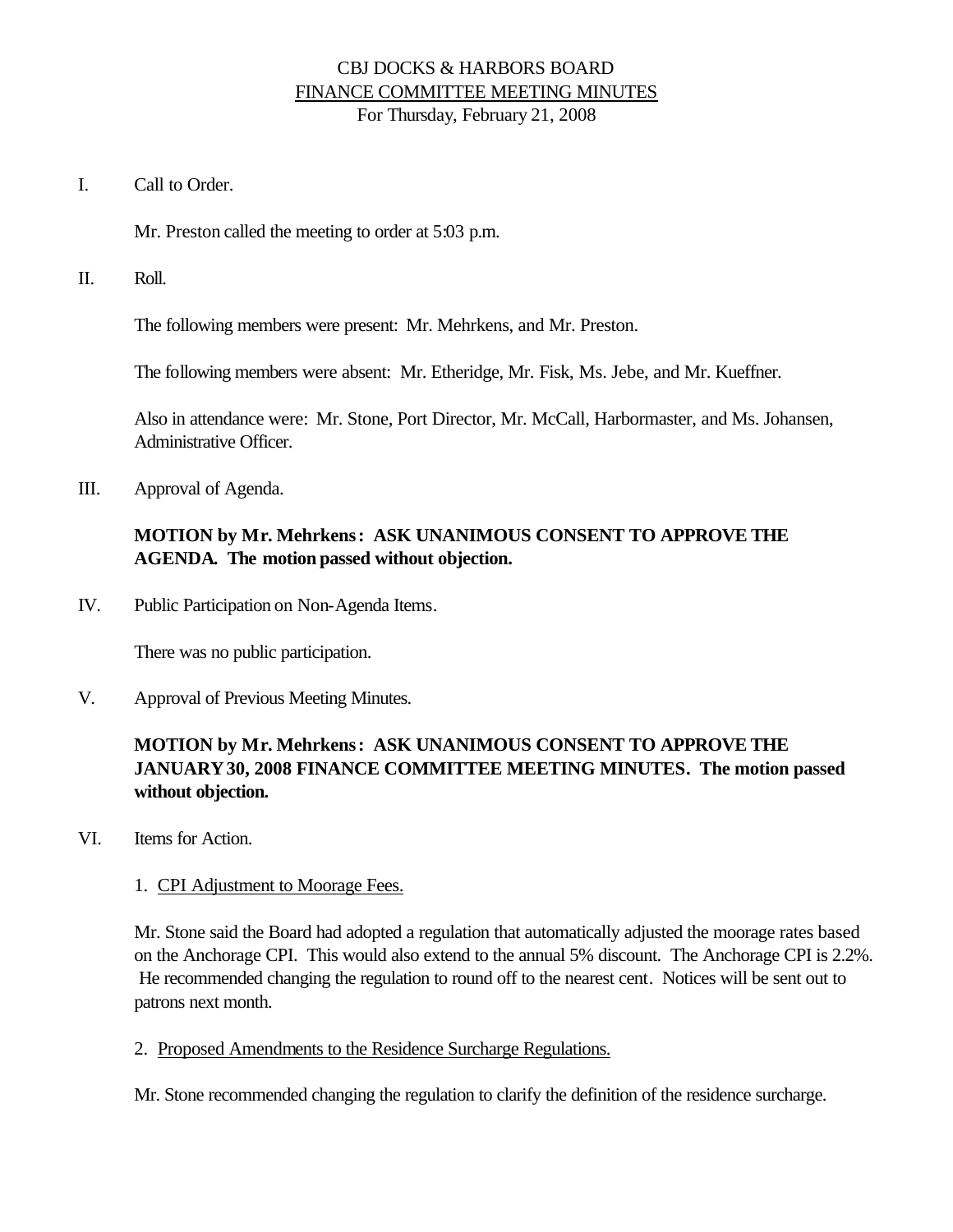Finance Committee Meeting Minutes February 21, 2008 Page 2

VI. Items for Action (continued).

He said we also need to repeal 05CBJAC20.190 Annual moorage table.

The Committee discussed possible exclusions from the residence surcharge and recommended it be at the discretion of the Harbormaster.

**MOTION by Mr. Mehrkens: ASK UNANIMOUS CONSENT TO RECOMMEND THAT THE BOARD PROPOSE AMENDMENTS TO THE RESIDENCE SURCHARGE REGULATION AS PROPOSED BY THE PORT DIRECTOR, TO HOLD PUBLIC HEARINGS AT THE MARCH 20, 2008 FINANCE COMMITTEE MEETING AND THE MARCH 27, 2008 REGULAR BOARD MEETING AND TO TAKE FINAL ACTION AT THE MARCH 27, 2008 REGULAR BOARD MEETING. The motion passed without objection.**

**MOTION by Mr. Mehrkens: ASK UNANIMOUS CONSENT TO RECOMMEND TO THE BOARD THAT THE MOORAGE FEES BE ADJUSTED BY THE ANCHORAGE CPI PER FEE REGULATIONS. The motion passed without objection.**

**MOTION by Mr. Mehrkens: ASK UNANIMOUS CONSENT TO RECOMMEND THAT THE BOARD REPEAL 05 CBJAC 20.190 ANNUAL MOORAGE TABLE. The motion passed without objection.**

**MOTION by Mr. Mehrkens: ASK UNANIMOUS CONSENT TO RECOMMEND THAT THE BOARD ROUND THE DAILY MOORAGE RATE TO THE NEAREST CENT. The motion passed without objection.**

VII. Items for Information/Discussion.

There were no items for information.

VIII. Staff & Member Reports.

Ms. Johansen said she has been mapping out the new port office area. She has been working on leases and sent out a letter to Mr. Gitkov regarding a lease increase. She is also working on the budget presentation for the Assembly.

Mr. McCall said he will be moving out to Auke Bay part time in 1  $\frac{1}{2}$  weeks.

Mr. Preston said the passenger fee e-mail will be discussed at the Board meeting.